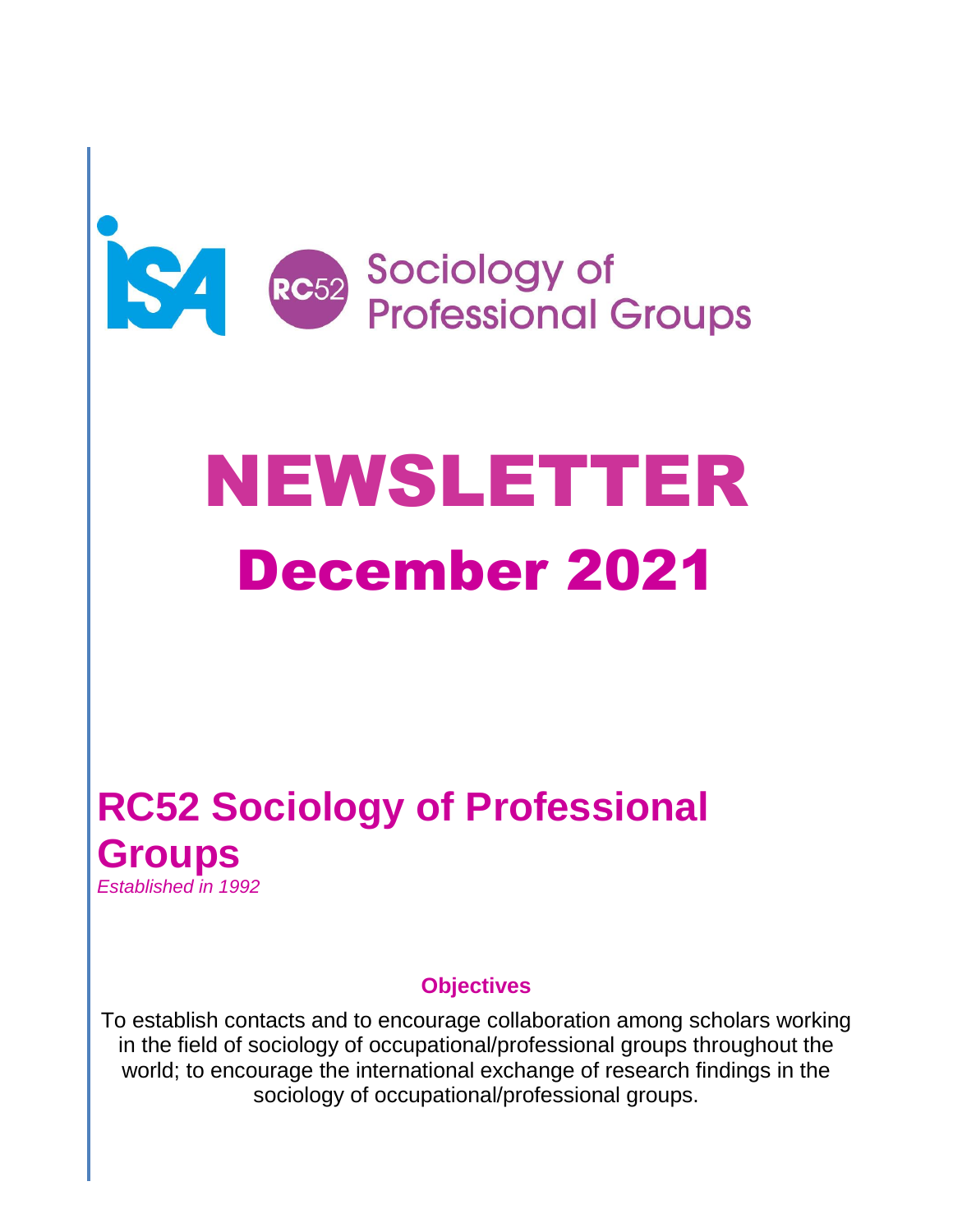# TABLE OF CONTENTS

- Letter from the RC52 President 2
	- Board Members 7
- XX ISA World Congress of Sociology 8
	- RC52 News 10
- Recent and Forthcoming Publications 11
	- ISA RC52 Blog 14
	- Change of Address 14
		- Membership 15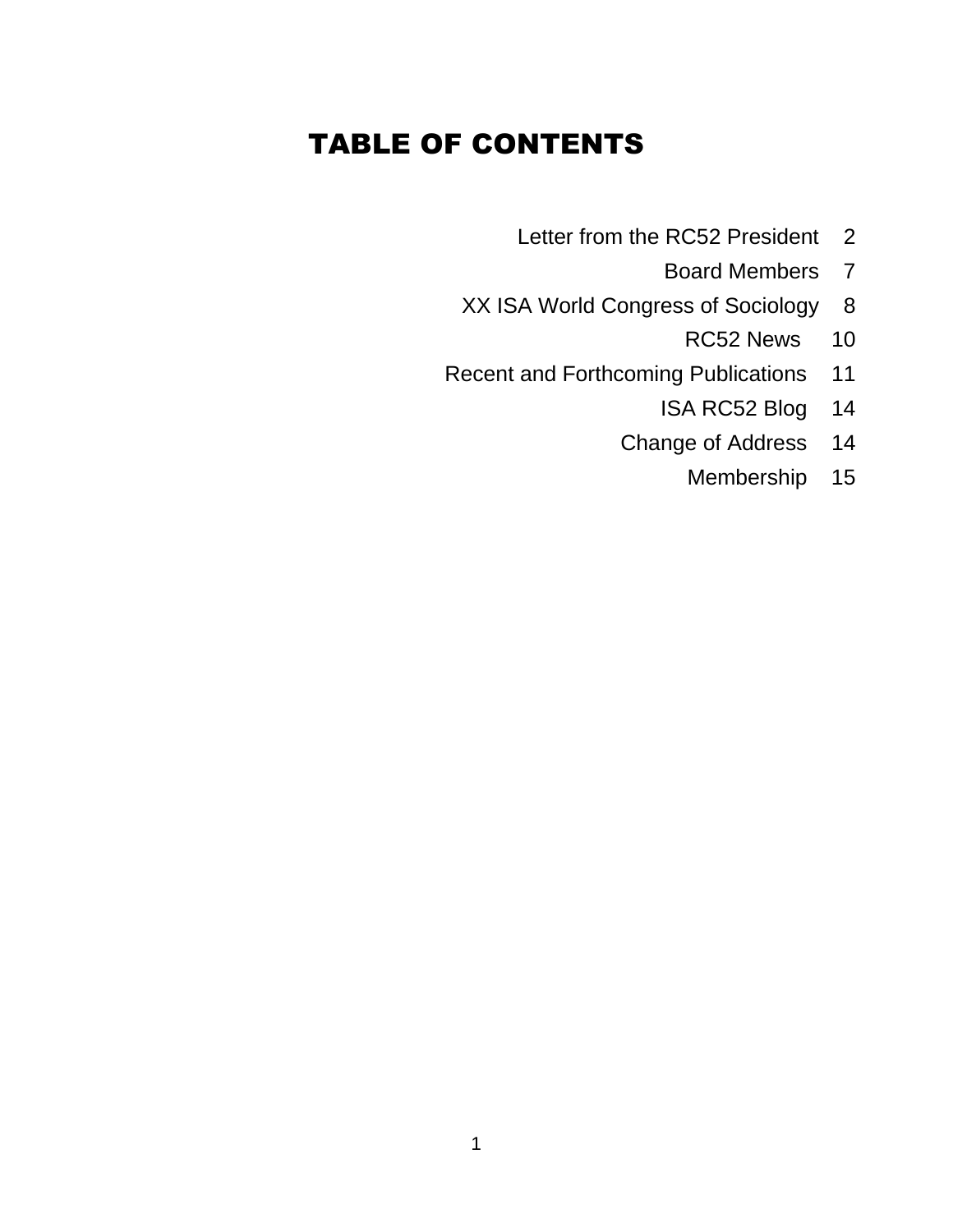### **Letter from the President of ISA RC52**

ear members and friends of ISA RC52, Welcome to the December 2021 issue of the Newsletter for Research Committee 52 ear members and friends of ISA RC52,<br>Welcome to the December 2021 issue of the Newsletter for Research Committee 52<br>(Sociology of Professional Groups). We have come to the end of another year of challenges, with the COVID-19 pandemic affecting our lives, including the RC52 community, in so many ways. Lessons have been learnt. The pandemic transformed the way we worked, from campus shutdowns, meetings postponed and/or moving to the virtual world. Social problems and disparities increased, and we realised the importance and urgency of a social sciences perspective on COVID-19 times. It has been interesting times in terms of our domain of research focused on professions and professional groups. We have demonstrated that this is not just a health crisis. The current pandemic situation has placed the greatest unknowns before the professions. This crisis is also social and political and must be seen as a moment of rupture that will entail profound changes in professions and professional groups on a global scale. We realise how critical it is to advocate the sociology of professional groups.

Saying this, the past two years were times of accelerated changes, challenges, and opportunities for us all. Despite all obstacles, we managed to make 2021 about more than just the years of the COVID 19. Some members of the RC52 Board have been busy over the past few months attending several long Saturday meetings that ISA office arranged to decide about postponing the World Congress in Melbourne. After several deliberations, the next ISA World Congress of Sociology in Melbourne was postponed to 2023 (see further details on page 8). This means that the elections for the executive boards that serve each research committee were also postponed; an extra year in the RC52 executive committee, for all board members.

The RC52 community has been keeping in touch and enabling a lively intellectual exchange. Since its launch in late 2020 the RC52 *Webinar Series* has progressed with much success. Since the July newsletter report there has been a further RC52 Webinar. Thanks to the participants, chairs, and presenters and to Lara Maestripieri for her logistical support (see page 10 for more details).

A gentle reminder concerning ISA and RC52 subscriptions. The subscriptions of most members will expire at the end of December 2021. Please remember to renew your subscription on time.

Please look at the Notices section where you can find information on the Early Career Researcher Network; recent and forthcoming publications with special attention to the latest issue of Professions & Professionalism. You can follow RC52 activities on the RC52 blog (researchcommittee52.wordpress.com). The blog provides news and welcomes debates and announcements on the professions and professionalism; please contact blog Administrator Gitte Sommer Harrits [\(isa52.blog@gmail.com\)](mailto:isa52.blog@gmail.com).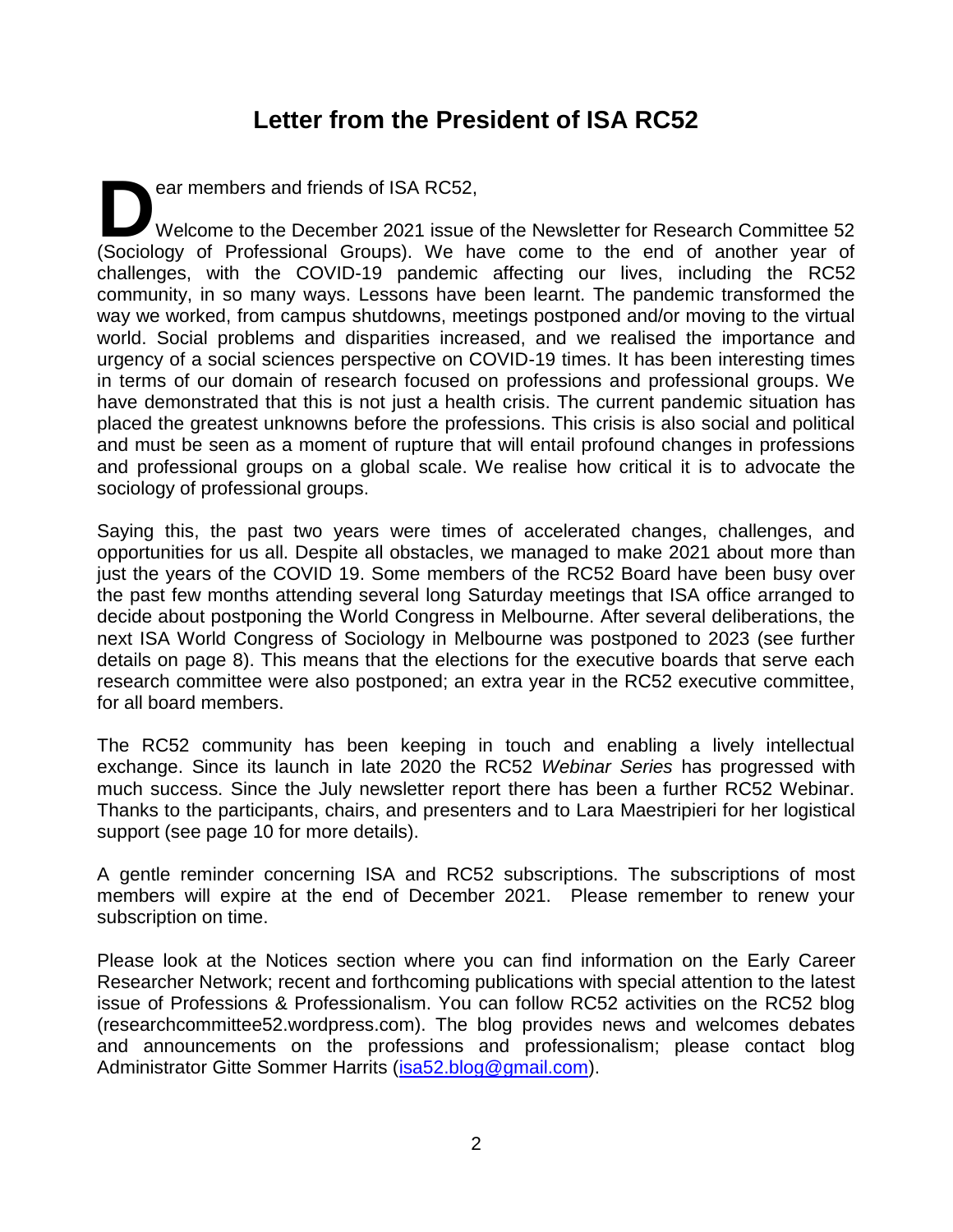Some words are due to all colleagues who contribute in different ways to the achievements of RC52. Many thanks to all for taking RC52 to such a strong position; with more than a hundred members drawn from nearly thirty countries – one of the larger International Sociological Association Research Committees. I would ask members of RC52 to encourage new members to join to add further to its size and diversity. Guidance on how to join the ISA and RC52 appears later in the Newsletter, as well as other matters of interest to readers.

With very best wishes for the holidays and the New Year Helena

> *Helena Serra ISA RC52 President [helena.serra@fcsh.unl.pt](mailto:helena.serra@fcsh.unl.pt)*

# **----------------------------- Carta de la Presidente del Comité RC52 de la ISA**

ueridos miembros y amigos del grupo ISA RC52 Bienvenidos a la edición de Diciembre 2021 del Newsletter del Comité de Investigacion 52 (Sociología de los Grupos Profesionales/ Sociología de las Profesiones). Hemos llegado al final de otro año de desafíos, con la pandemia COVID 19 afectando nuestras vidas, incluyendo la comunidad RC52, en muchos y variados sentidos. Las lecciones han sido aprendidas. La pandemia transformó el modo en que trabajamos, desde los cierres de las universidades a los congresos pospuestos y/o los movimientos hacia el mundo virtual. Los problemas y desigualdades sociales se incrementaron y se hizo evidente la importancia y urgencia de la perspectiva de las ciencias Sociales en tiempos del COVID-19. Han sido tiempos interesantes en términos de nuestro campo de investigación, centrado en las profesiones y los grupos profesionales. Hemos estado demostrando que no es sólo una crisis sanitaria. La actual situación de pandemia ha mostrado los grandes temas ignorados antes que el de las profesiones. Esta crisis es también social y política y debe ser vista como un momento de ruptura que traerá profundos cambios en las profesiones y los grupos profesionales a escala global. Somos conscientes de cuán crítico es dedicarse en este momento a la sociología de las profesiones. Q

Dicho esto, los dos años pasados fueron tiempos de cambios acelerados, desafíos y oportunidades para todos nosotros. A pesar de los obstáculos, nos la arreglamos para hacer en 2021 igual o mas cosas que antes. Algunos del Comité del RC52 Board hemos estado ocupados durante unos pocos meses anteriores atendiendo varias reuniones en sábados, que la oficina de ISA armó para decidir sobre la posposición del próximo Congreso Mundial de ISA en Melbourne. Luego de varias deliberaciones, el próximo Congreso se pospuso para 2023 (ver más detalles en página 8). Esto significa que la elección para los comités ejecutivos también se posponen: un año extra del comité RC52 para todos los miembros.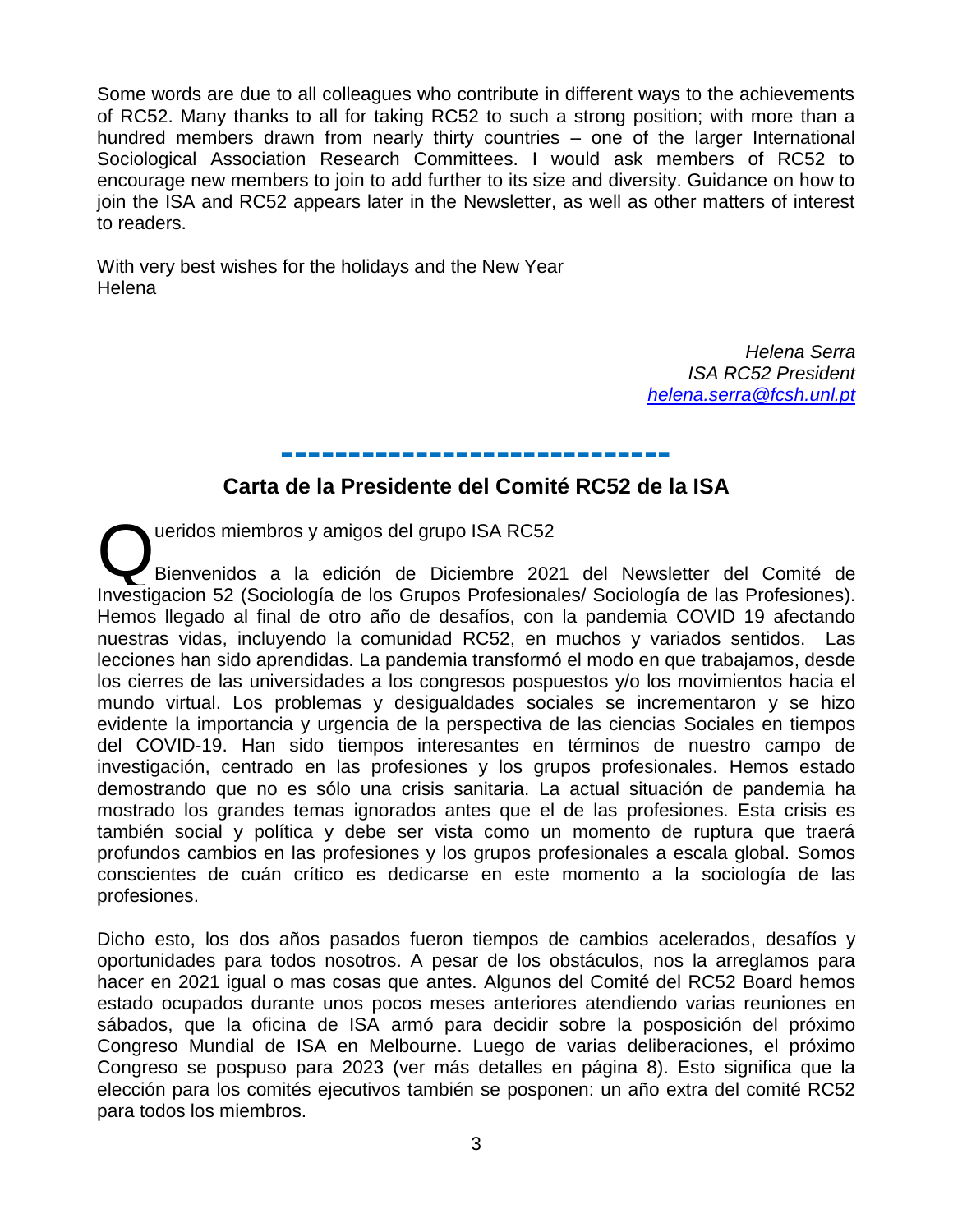La comunidad RC52 community se ha mantenido en contacto y en activo intercambio intelectual. Desde su lanzamiento en 2020, los RC52 Webinar Series han progresado con mucho éxito. Desde el newsletter de julio han habido varios RC52 Webinar. Gracias a los participantes, coordinadores y presentadores, así como a Lara Maestripieri por su soporte logístico (ver página 10 para más detalles).

Un amable recordatorio acerca de las suscripciones a ISA y RC52. Las suscripciones de muchos miembros expiran a finales de Diciembre 2021. Por favor, recuerden renovar sus suscripciones a tiempo.

Por favor, miren la sección Noticias, donde pueden encontrar información sobre la red de investigadores de carrera temprana, publicaciones recientes y por salir, con atención especial al último número de Profesiones y Profesionalismo. Pueden seguir las actividades del RC52 en el blog (researchcommittee52.wordpress.com). El mismo contiene novedades y da la bienvenida a debates y anuncios de la sociología de las profesiones y los grupos profesionales Por favor, contacte a la administradora del blog, Gitte Sommer Harrits [\(isa52.blog@gmail.com\)](mailto:isa52.blog@gmail.com).

Deben ser dichas algunas palabras sobre todos los colegas que contribuyen de diversas formas a los logros del RC52. Muchas gracias a todos por llevar al RC52 a una posición cada vez más fuerte, con más de una centena de miembros de alrededor de treinta países: uno de los comités de investigación más grandes de la Asociación Internacional de Sociología. Me gustaría pedirles a los miembros del RC52 que sigan animando a más colegas para que se vuelvan miembros, de modo de agrandar el número y la diversidad de los mismos. Una guía de cómo unirse a ISA y al RC52 aparece luego en el Newsletter, así como otros temas interesantes para leer.

Con los mejores deseos para este año que comienza y las vacaciones Helena

*Helena Serra Presidenta del RC52 de ISA* 

> *Translated by Javier Pablo Hermo Board Member RC52*

## **Lettre de la Présidente du RC52 de l'AIS**

**-----------------------------**

hers membres et amis du CR52 de l'AIS.

Bienvenue dans le numéro de décembre 2021 du Bulletin du Comité de recherche 52 (Sociologie des groupes professionnels). Nous sommes arrivés à la fin d'une autre année de défis, avec la pandémie de COVID-19 qui affecte nos vies, y compris celle de notre communauté de recherche du CR 52, à bien des égards. Des leçons en ont **C**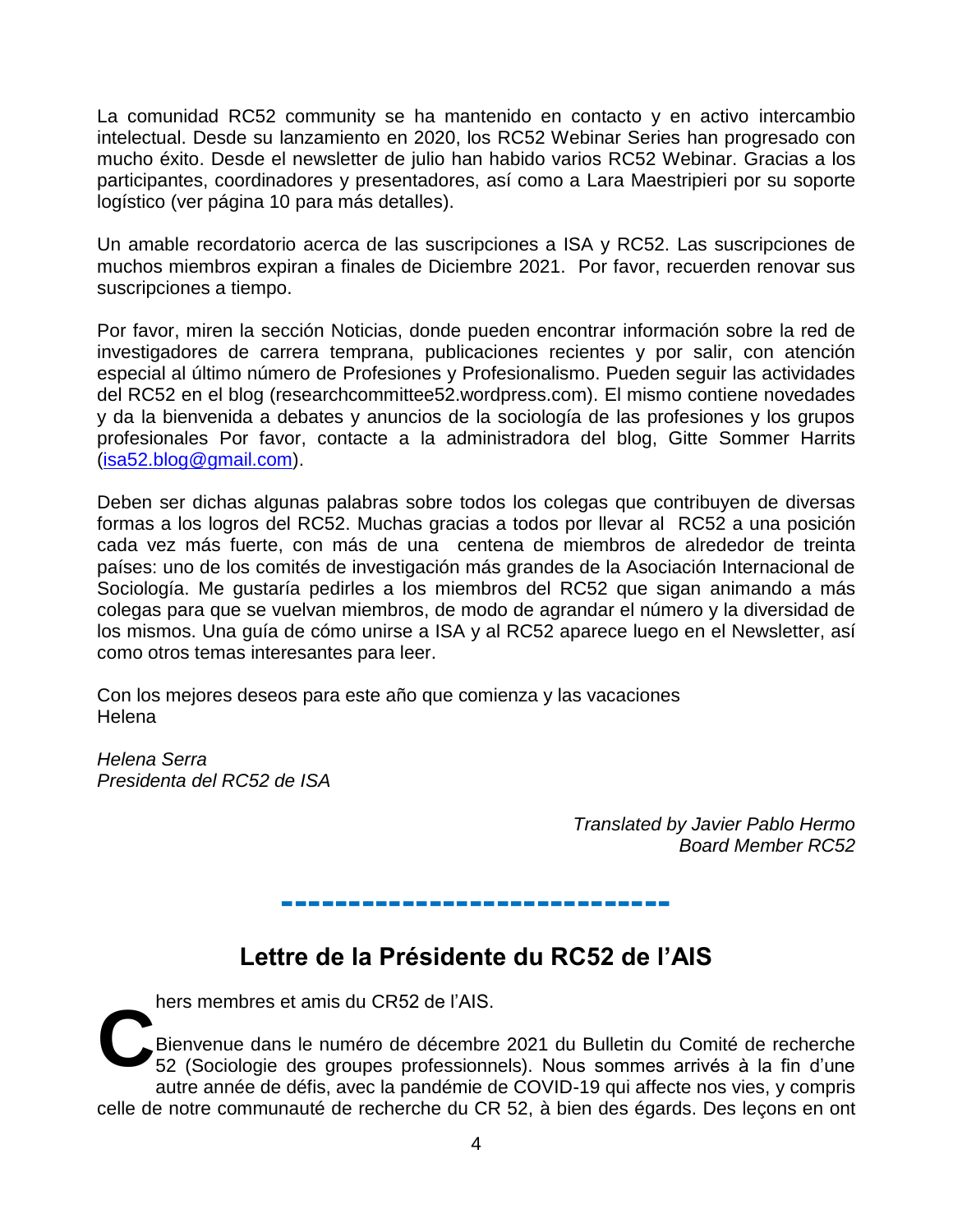été tirées. La pandémie a transformé notre façon de travailler, des fermetures de campus aux réunions reportées ainsi qu'au passage en mode virtuel. Les problèmes sociaux et les disparités ont augmenté, et nous avons réalisé l'importance et l'urgence d'une perspective des sciences sociales sur cette période de COVID-19. L'ensemble soulève d'intéressantes question pour notre domaine de recherche axé sur les professions et les groupes professionnels. Nous avons démontré qu'il ne s'agit pas seulement d'une crise sanitaire. La situation pandémique actuelle a soulevé de grandes inconnues pour les professions. Cette crise est aussi sociale et politique et doit être considérée comme un moment de rupture qui entraînera de profonds changements dans les professions et les groupes professionnels à l'échelle mondiale. Nous réalisons à quel point il est essentiel de défendre la sociologie des groupes professionnels.

Cela dit, les deux dernières années ont été des périodes de changements accélérés, de défis et d'opportunités pour nous tous. Malgré tous les obstacles, nous avons réussi à faire de 2021 davantage que les années de COVID-19. Au cours des derniers mois, quelquesuns des membres du bureau du CR 52 ont assisté à plusieurs longues réunions les samedi, organisées par le bureau de l'AIS, pour décider du report du Congrès mondial à Melbourne. Après plusieurs délibérations, le prochain Congrès mondial de sociologie de l'AIS à Melbourne a été reporté à 2023 (voir les détails à la page 8). Cela signifie que les élections des membres de l'exécutif qui siègent à chaque comité de recherche ont également été reportées. Une année supplémentaire au sein du comité exécutif du CR 52 a été attribuée pour tous les membres du bureau.

La communauté du CR 52 est restée en contact et a permis un échange intellectuel animé. Depuis son lancement fin 2020, la série de webinaires du CR 52 a connu beaucoup de succès. Depuis le rapport du bulletin de juillet 2021, il y a eu un autre webinaire. Merci aux participants, aux présidents et aux présentateurs et à Lara Maestripieri pour son soutien logistique (voir les détails à la page 10).

Un rappel amical concernant les abonnements AIS et CR 52: les abonnements de la plupart des membres expireront à la fin décembre 2021. N'oubliez pas de renouveler votre abonnement à temps.

Veuillez consulter la section Avis où vous trouverez de l'information sur le Réseau de chercheurs en début de carrière, des publications récentes et à venir avec une attention particulière au dernier numéro de *Professions & Professionnalism*. Vous pouvez suivre les activités du CR 52 sur le blogue (researchcommittee52.wordpress.com). Celui-ci fournit des nouvelles et accueille les débats et les annonces sur les professions et le professionnalisme; pour toute question, veuillez contacter l'administratrice du blogue Gitte Sommer Harrits [\(isa52.blog@gmail.com\)](mailto:isa52.blog@gmail.com).

Quelques mots de gratitude sont dus à tous les collègues qui contribuent de différentes manières aux réalisations du CR 52. Un grand merci à tous d'avoir amené le CR 52 à une position aussi forte, avec plus d'une centaine de membres provenant de près de trente pays – l'un des comités de recherche les plus étendus de l'Association internationale de sociologie. J'aimerais demander aux membres du CR 52 d'encourager de nouveaux membres à se joindre à nous pour ajouter davantage à sa taille et à sa diversité. Des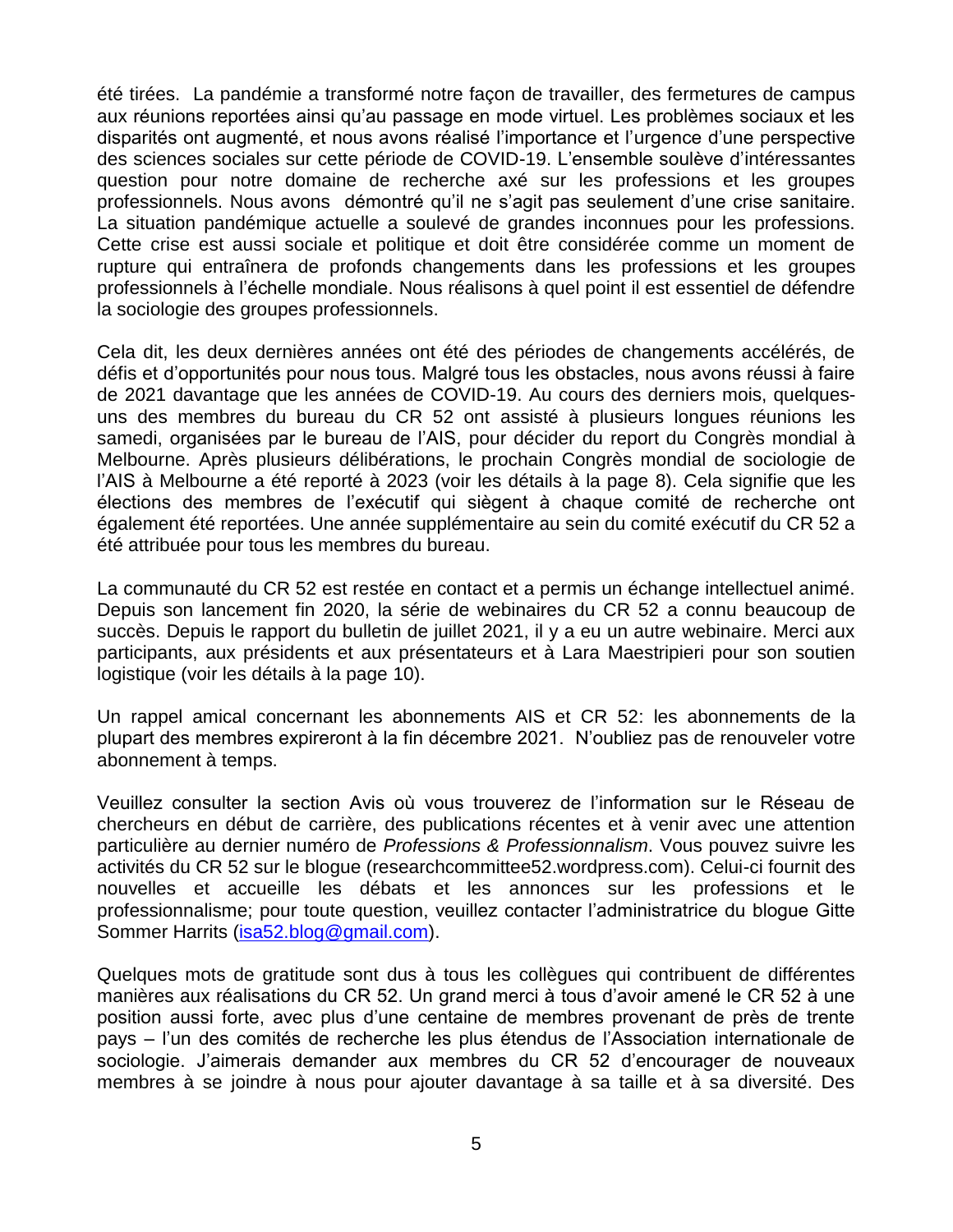indications sur l'adhésion à l'AIS et au CR 52 apparaissent plus loin dans le bulletin, ainsi que d'autres questions d'intérêt pour les lecteurs.

Avec mes meilleurs vœux pour les vacances et le Nouvel An Helena

*Helena Serra Président du RC 52 de l'AIS* [helena.serra@fcsh.unl.pt](mailto:helena.serra@fcsh.unl.pt)

> *Traduction de l'anglais : Jean-Luc Bédard Board member of RC52*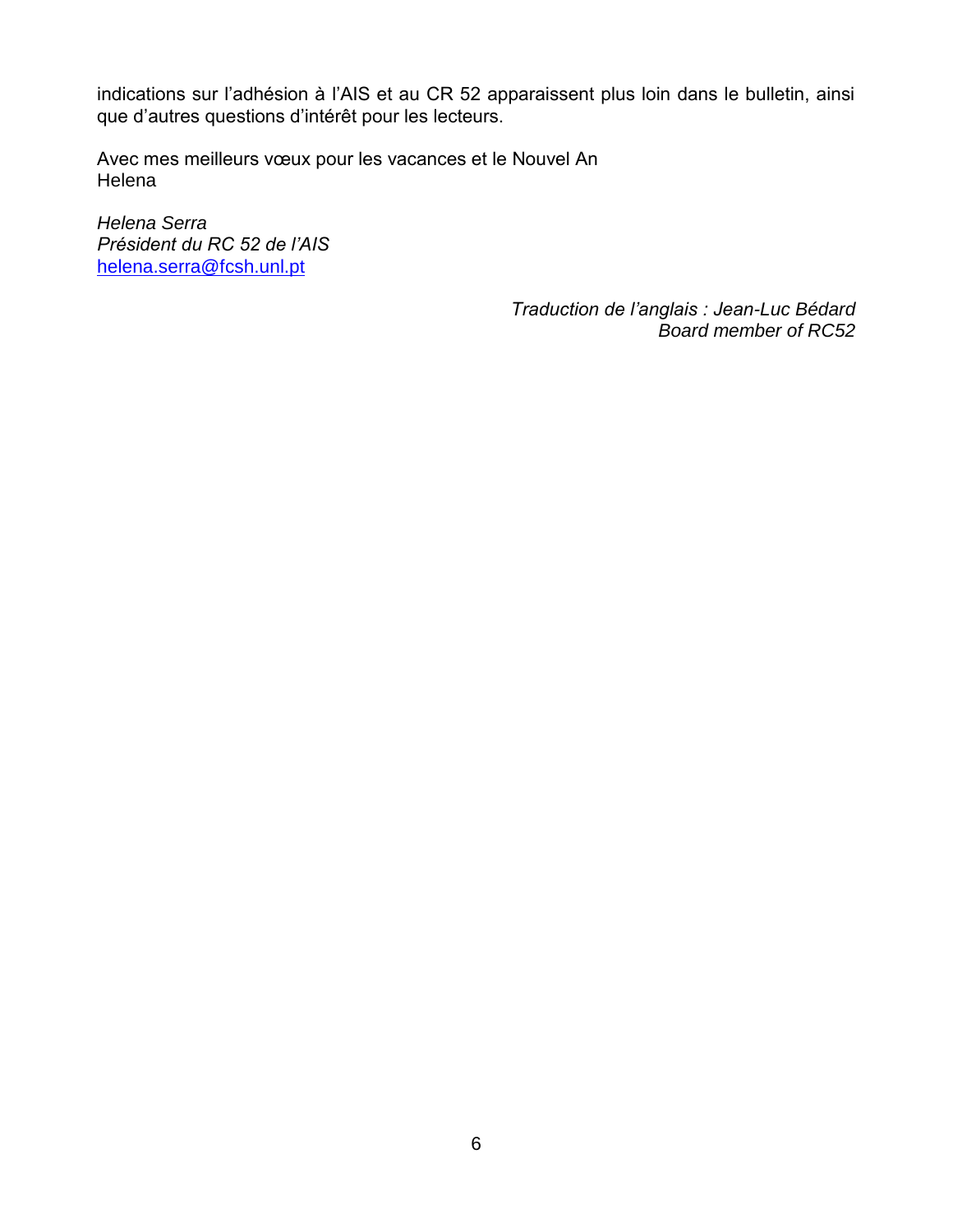# RC52 Board 2018 – 2022. Extended 2023

Helena SERRA, New University Lisbon, Portugal,

[helena.serra@fcsh.unl.pt](mailto:mailto:helena.serra@fcsh.unl.pt)

**President**

| Vice-<br><b>President</b>      | Debby BONNIN, University of Pretoria, South Africa (Newsletter editor)                                                                                                                                                                                                                                                                                                                                                     |
|--------------------------------|----------------------------------------------------------------------------------------------------------------------------------------------------------------------------------------------------------------------------------------------------------------------------------------------------------------------------------------------------------------------------------------------------------------------------|
| Secretary-<br><b>Treasurer</b> | Lara MAESTRIPIERI, Politecnico di Milano, Italy,<br>lara.maestripieri@gmail.com                                                                                                                                                                                                                                                                                                                                            |
|                                | Tracey ADAMS, University of Western Ontario, Canada<br>Christian AZAIS, CNAM, France<br>Jean-Luc BEDARD, Université TÉLUQ, Canada<br>Mike DENT, Staffordshire University, United Kingdom<br>Julia EVETTS, University of Nottingham, United Kingdom (Honorary                                                                                                                                                               |
| <b>Board</b><br><b>Members</b> | member)<br>Gitte Sommer HARRITS, VIA University College, Denmark<br>Javier Pablo HERMO, Universidad de Buenos Aires, Argentina<br>Christiane SCHNELL, University of Frankfurt, Germany (Associate<br>member, President of ESA RN19 Professions)<br>Stephanie SHORT, The University of Sydney, Australia<br>Alexandra VINSON, University of Michigan, USA (RC52 Representative<br>of Early Career Researchers/PhD Students) |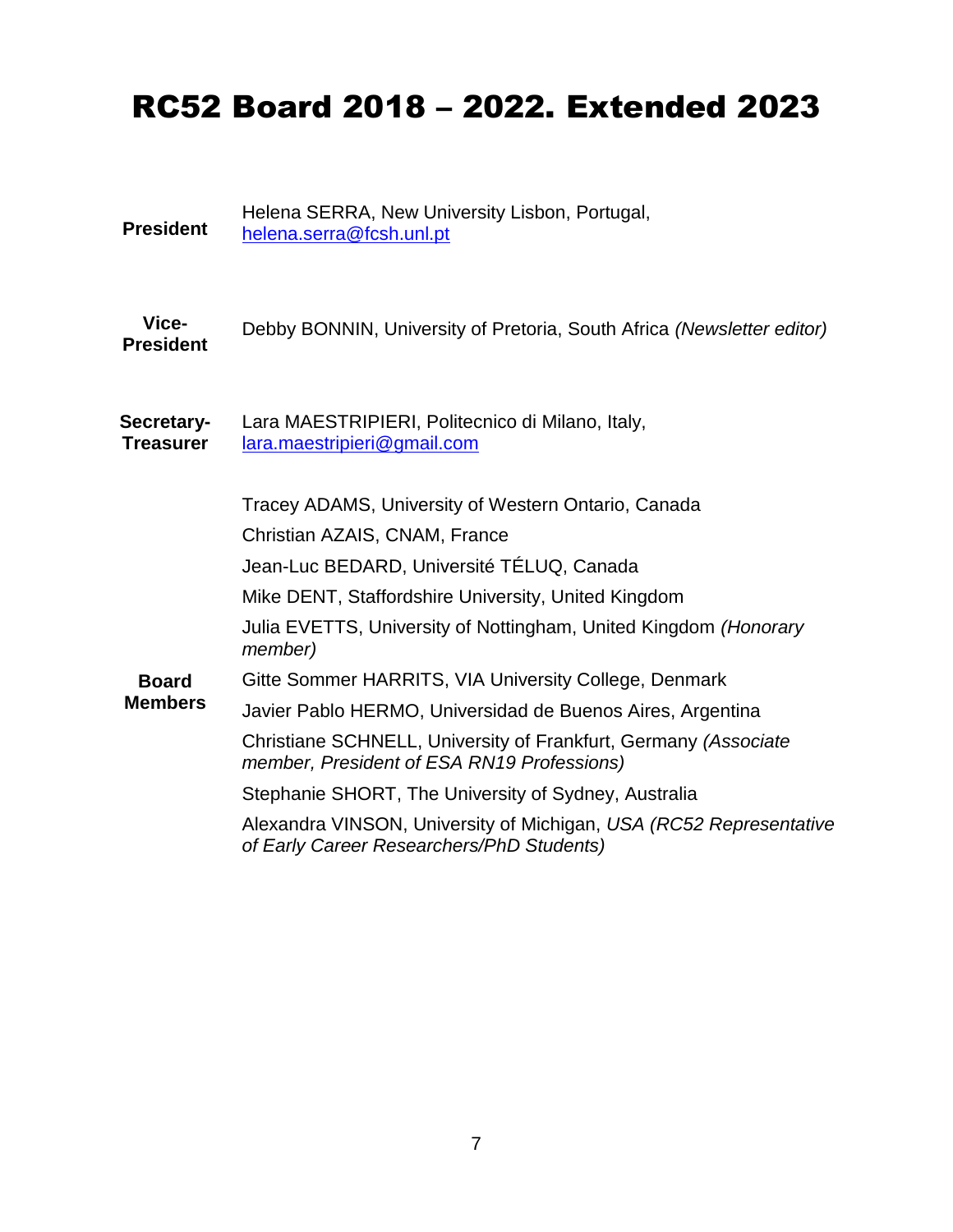# XX ISA World Congress of Sociology



**Resurgent Authoritarianism:** Sociology of New Entanglements of Religions, Politics, and Economies

Melbourne, Australia | June 25-July 1, 2023 Melbourne Convention and Exhibition Centre www.isa-sociology.org



# **XX ISA World Congress of Sociology**

# **Resurgent Authoritarianism: The Sociology of New Entanglements of Religions, Politics, and Economies**

The XX ISA World Congress of Sociology in Melbourne, Australia will be held from 25 June – 1 July 2023. The Congress will be in a hybrid format. The theme is *Resurgent Authoritarianism: Sociology of New Entanglements of Religions, Politics, and Economies*.

#### **Forthcoming Deadlines:**

- 7 March 2022: Announcement of Programme Coordinator/s.
- 10 May 2022: Submission of proposals (for *Integrative Sessions*, *Regular Sessions by Associations*, *Author meets Critic Sessions* and *Ad Hoc Sessions* to the ISA Secretariat. The ISA Programme Committee will announce its decisions on accepted proposals on 31 May 2022.
- 2 31 May 2022: Call for Sessions (submitted via the Confex platform.
- 1 26 June 2022: Programme Coordinators to finalise the sessions.
- 1 July 2022 to 30 September 2022: Abstracts submission. Abstracts submitted online via the Confex platform.
- 7 October to 7 November 2022: Abstracts selection.
- 8 November to 25 November 2022: Abstracts re-location. Further sessions cannot be added after the deadline.

**Note:** those who wish to apply for registration and / or travel grants need to be in good standing with both RC52 and the ISA.

Please contact the RC52 programme coordinators with any queries. ISA and Confex will communicate directly with you before and after the registration deadline.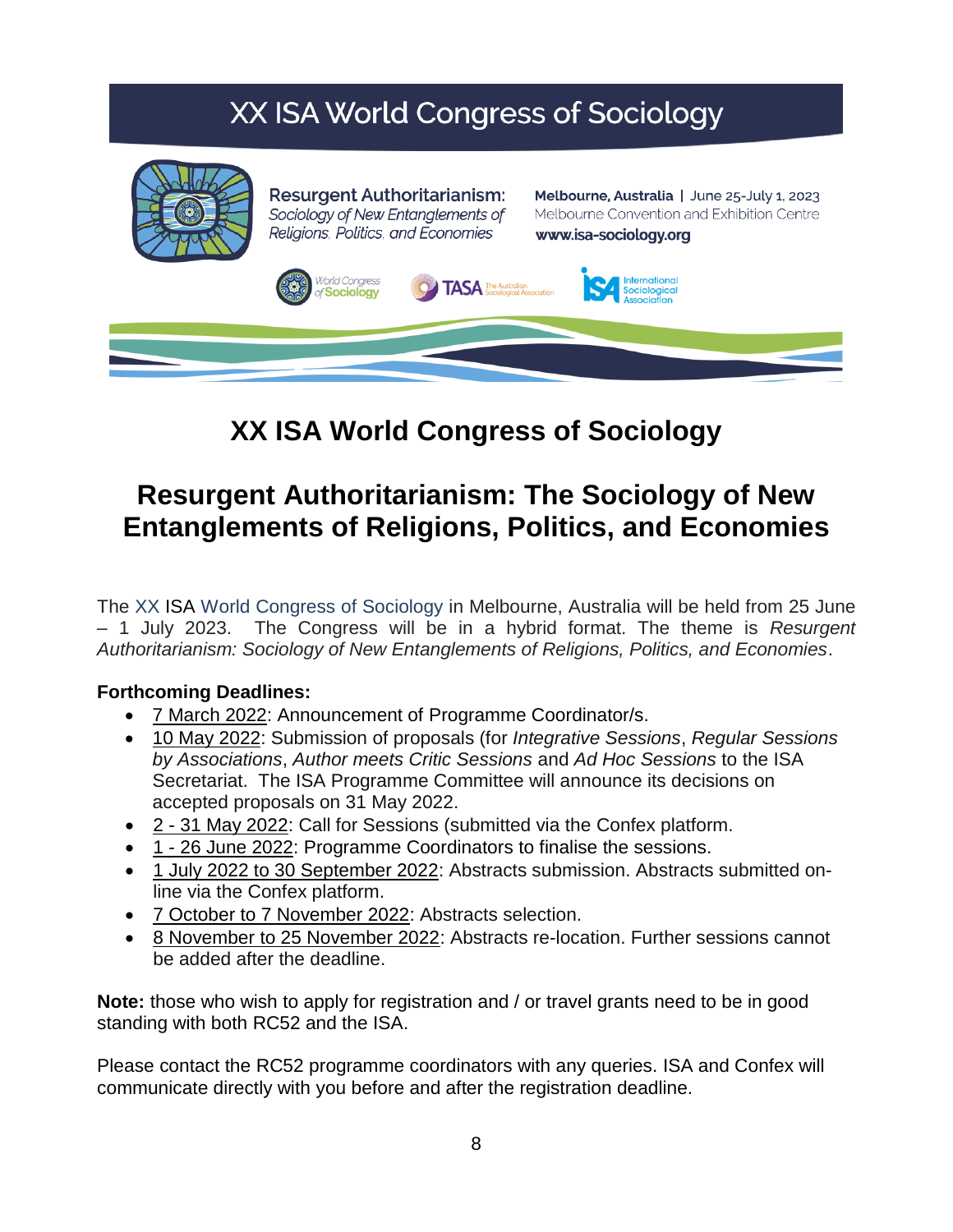#### **RC52 Programme Coordinators:**

Helena Serra, NOVA University Lisbon, Portugal, [helena.serra@fcsh.unl.pt](mailto:helena.serra@fcsh.unl.pt) Tracey Adams, University of Western Ontario, Canada, [tladams@uwo.ca](mailto:tladams@uwo.ca)

More information can be found at [https://www.isa-sociology.org/en/conferences/world](https://www.isa-sociology.org/en/conferences/world-congress/melbourne-2023)[congress/melbourne-2023](https://www.isa-sociology.org/en/conferences/world-congress/melbourne-2023)

**----------------**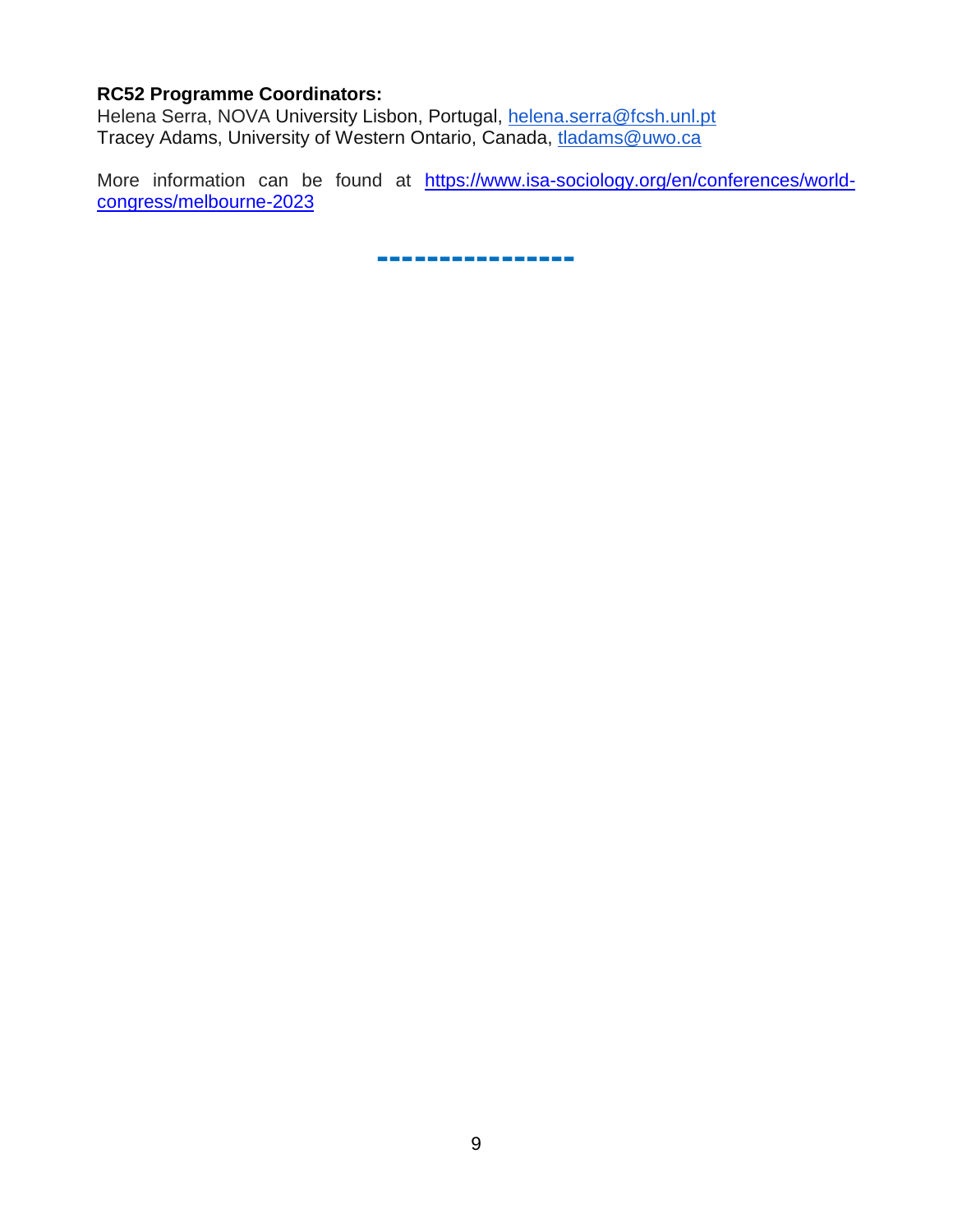

#### **RC52 WEBINAR SERIES**

Since the July newsletter report there has been a further RC52 Webinar. Thanks to the convenors, chairs and presenters and to Lara Maestripieri for her logistical support.

#### *Dematerialisation of Platform Work* (29 September 2021)

- Coordinator and chair Christian Azaïs (LISE/CNAM, France)
- Presenters Giorgio Pirina (Universidade de Coimbra & University of Bologna) *The materiality of digital platforms: the case of Uber in Portugal*
- Arthur Jan (LISE/CNAM/CNRS) *Facing material and symbolic decline : the professional disillusion of platform bike couriers*
- Registered 29 participants

#### **ISA AND RC52 SUBSCRIPTION REMINDER**

**--------------------**

The subscriptions of most members expires at the end of December 2021. **PLEASE** remember to renew your subcription timeously.

## **EARLY CAREER RESEARCHER NETWORK**

**-----------------------------**

The RC52 Early Career Researcher Network is coordinated by Board Member Alexandra Vinson. All ECR's (grad students, postdocs and anyone who received their PhD in the last five years) should contact her at [ahvinson@umich.edu.](mailto:ahvinson@umich.edu) You will then be added to the ECR mailing list and directly included in future annoucements.

## **----------------------------- SUBSCRIPTION TO RC52 NEWSLETTER**

The mailing list of ISA RC52 is now available for subscription at: [http://bit.ly/RC52listSubscription.](http://bit.ly/RC52listSubscription) The mailing list is the new official news channel of ISA RC52, in compliance with GDPR regulation of European Union. Please subscribe to the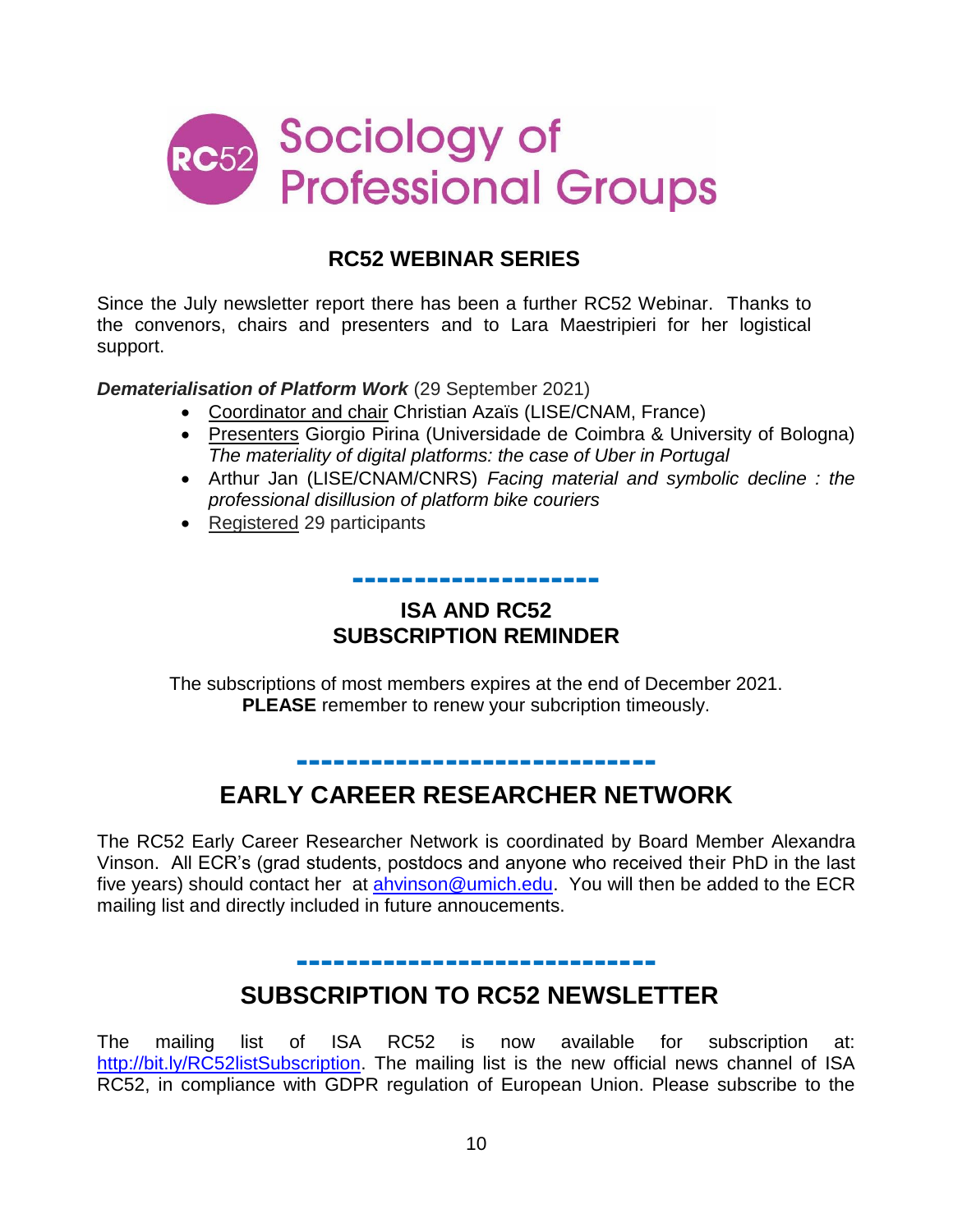mailing list if you want to be updated about our initiatives and to keep receiving the ISA RC52 newsletter.

**-----------------------------**

## **NEWSLETTER AND BLOG CONTRIBUTIONS**

**Contributions to the** *RC52 Newsletter* **are very welcome**. These could feature news, new developments in the field, call for papers, publications, forthcoming events including conferences, report-backs. Anything that you think might be of interest to members and help fulfil the objectives of RC52. Please email, as a word document, your contribution to the Newsletter Editor Debby Bonnin [debby.bonnin@up.ac.za](mailto:debby.bonnin@up.ac.za)

**Remember the ISA-RC52 Blog** Please remember that you can post any news with relevance for the ISA-RC52 community and beyond on our blog! It could be call for papers, news on publications, or notes on events and developments in your part of the world. Send your contribution to blog editor Gitte Sommer Harrits at [isa52.blog@gmail.com.](mailto:isa52.blog@gmail.com) And follow the blog at [www.researchcommittee52.wordpress.com.](http://www.researchcommittee52.wordpress.com/)

# **Recent and Forthcoming Publications**

**-----------------------------**



#### **Scarlett Salman (2021) Aux bons soins du capitalisme. Le coaching en entreprise. Les Presses de Sciences Po.**

Happy employees are efficient employees. Based on this creed, a whole range of discourses and practices have been introduced into companies over the past twenty years: psychological services offered to managers and executives; training in "caring management"; Chief Happiness officers; stress-reduction meditation sessions at work; and so on.

At the heart of this trend, a new profession, coaching, has developed a strong appeal. Yet coaches' interventions,

orchestrated by HR departments converted to the ideas of self-help, remain shrouded in mystery. Is coaching the symbol of a form of capitalism with a human face or, on the contrary, the agent of a managerial injunction to foster well-being and self-improvement?

This long-term investigation, which combines the accounts of coaches, HR managers, and executives, explores the professional world of coaching and examines the "new spirit" of a capitalism that tends to consider the individual and even their inner, subjective dimensions, as a project. This "personal turn" of capitalism runs the risk of relieving companies of their organizational responsibilities.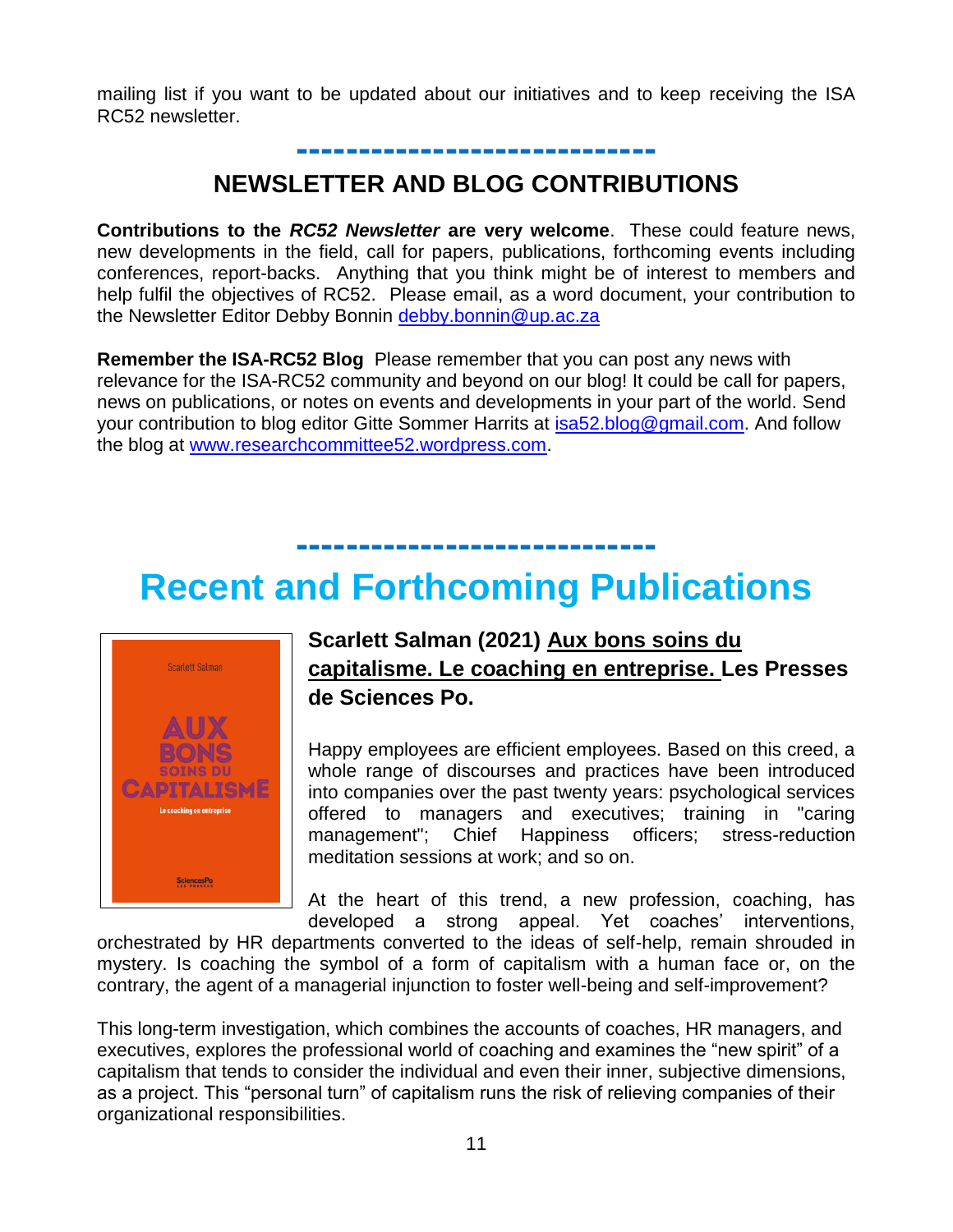*[Aux bons soins du capitalisme. Le coaching en entreprise](https://www.pressesdesciencespo.fr/fr/book/?gcoi=27246100430280#h2tabtableContents)* <https://www.pressesdesciencespo.fr/fr/book/?gcoi=27246100430280#h2tabtableContents>

*Scarlett Salman is Associate Professor at Lisis, Université Gustave Eiffel and Visiting Professor at Irisso, Université Paris Dauphine PSL.* 

**-------------------**



The latest issue of the Journal of Professions and Organizations Volume 8 Issue 3 October 2021 is available at **Volume 8, Issue 3, October 2021** https://academic.oup.com/jpo/issue/8/3



*Professions and Professionalism* (P&P) is an open-access online journal that invites research-based empirical, theoretical or synoptic articles focusing on traditional professions as well as other knowledge based occupational groups approached from any perspective or discipline. The journal creates a space for development of the research field, prioritizing no single theoretical horizon or methodological approach. All articles are peer-reviewed.

**The latest issue Vol 11, No 3 (2021):** 

[Students' Interprofessional Workplace Learning in Clinical Placement](https://journals.oslomet.no/index.php/pp/article/view/4140) Ann-Charlotte Bivall, Annika Lindh Falk, Maria Gustavsson

[Clinical Teaching as a Challenge in Transforming the Nursing Profession in Estonia](https://journals.oslomet.no/index.php/pp/article/view/3995) Kristel Kotkas, Anja Heikkinen, Larissa Jõgi

To Co-Opt or To Be Co-Opted? [The Role of Professional Elites in Strengthening](https://journals.oslomet.no/index.php/pp/article/view/3960)  [Professional Control Vis-à-Vis Clients](https://journals.oslomet.no/index.php/pp/article/view/3960) Sanna Eklund

[A Discretionary Toolkit: Reasoning When Teaching Controversial Issues in Norwegian](https://journals.oslomet.no/index.php/pp/article/view/4362)  [Upper Secondary School](https://journals.oslomet.no/index.php/pp/article/view/4362) Silje Andresen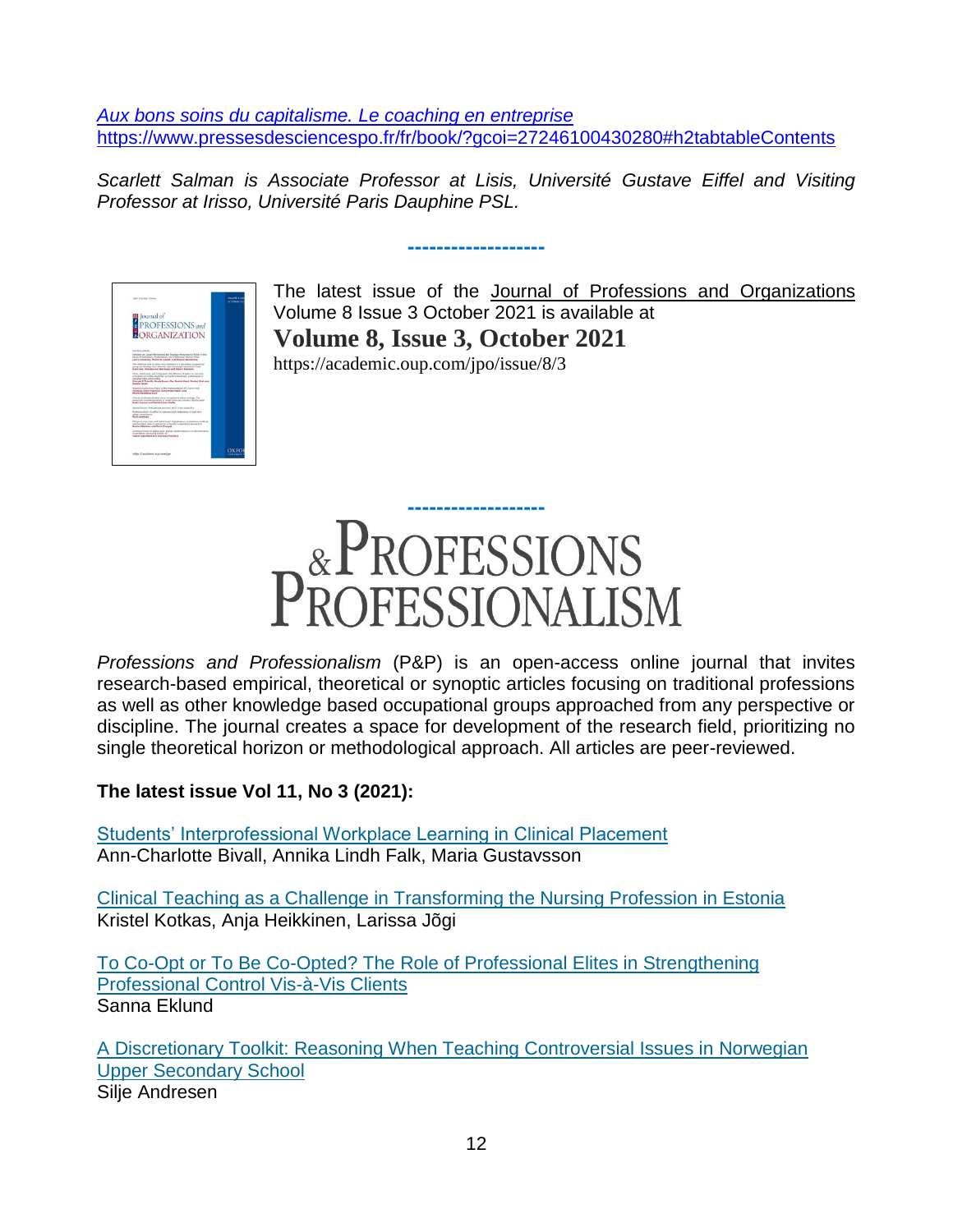[A Gendered Analysis of Work, Stress and Mental Health, Among Professional and Non-](https://journals.oslomet.no/index.php/pp/article/view/4029)[Professional Workers](https://journals.oslomet.no/index.php/pp/article/view/4029)

Ivy Bourgeault, Jungwee Park, Dafna Kohen, Jelena Atanackovic, Yvonne James

[Professionals and Volunteers: The Importance of Recognising Diversification in the](https://journals.oslomet.no/index.php/pp/article/view/3970)  [Healthcare Division of Labour](https://journals.oslomet.no/index.php/pp/article/view/3970) Mike Saks, Marianne van Bochove

#### **Indexing**

**The journal is included in Scopus and EBSCO Sociology Source Ultimate indexes.** 

For further information, registration with the journal, downloading and submission of articles access: [www.professionsandprofessionalism.com](http://www.professionsandprofessionalism.com/)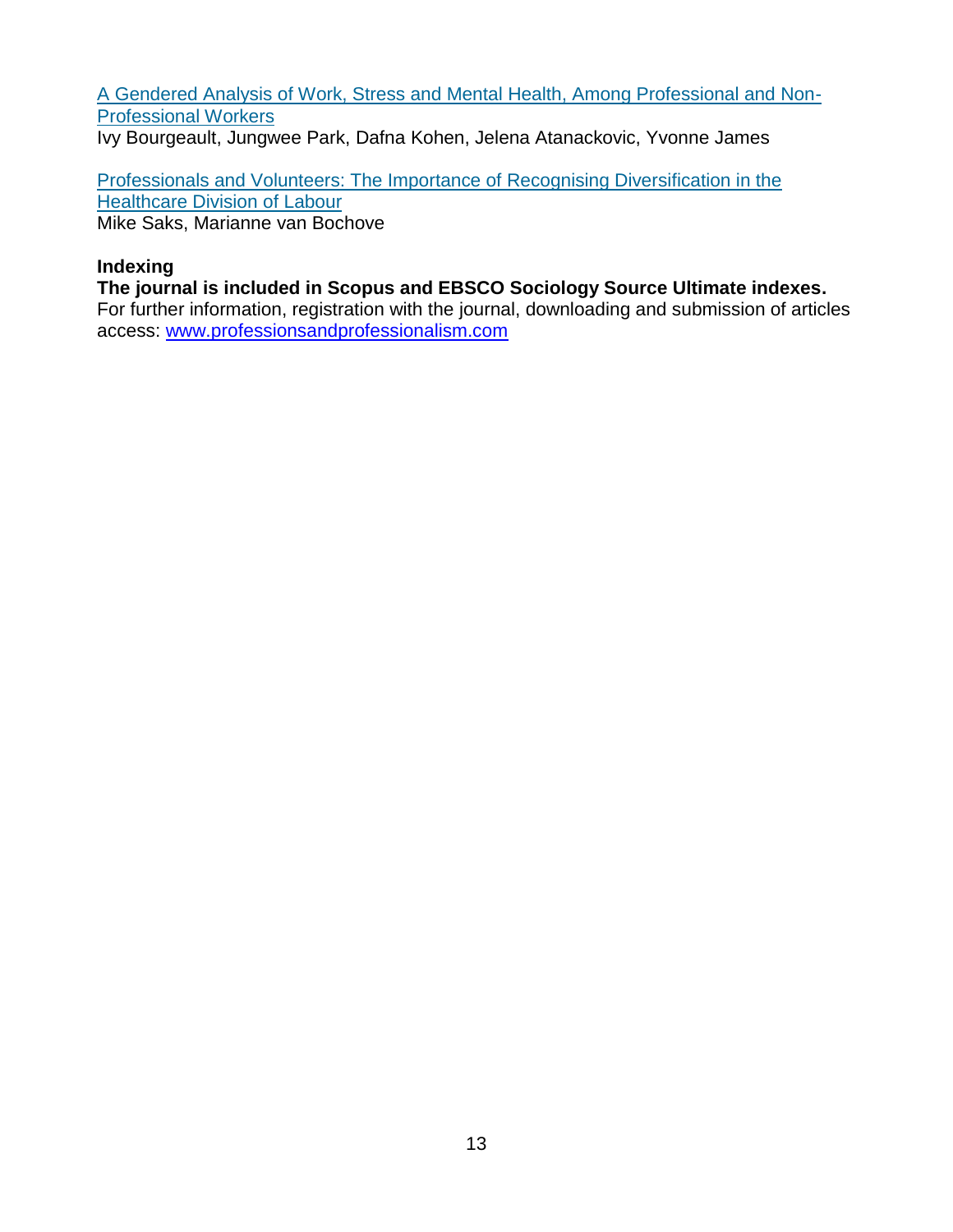

The ISA RC52 blog [researchcommittee52.wordpress.com](http://researchcommittee52.wordpress.com/) has been available online for the past two years and provides a space where all those interested in professions can participate and put a step forward in the debate about professions.

PhD students and early career researchers are especially invited to participate, but the blog is open to everybody who is interested in the sociology of professions. It welcomes notices (max 1000 words) about professions in Europe and in the world, in which RC52 members and non-members can present their recent work in the field of sociology of professions and/or exchange of research findings. There are three main sections:

- **Conferences**: write about your national and international forthcoming conferences on professions
- **Publications:** present your recent books about relevant topics for RC52.
- **Debates:** introduce your research, discuss 'hot spots' in the area of professions and professionalism, propose a new debate, or search for research project collaborators.

Everybody interested in participating the blog, please send a brief summary of your idea (max 150 words) to Gitte Sommer Harrits [\(isa52.blog@gmail.com\)](mailto:isa52.blog@gmail.com),.

**[researchcommittee52.wordpress.com](http://researchcommittee52.wordpress.com/)**

# Change of Address

**-------------------**

If you change your email or postal address, please do not forget to contact us by email.

Updated details should be sent to the ISA secretariat, email: [isa@isa-sociology.org](mailto:isa@isa-sociology.org)

With a copy to ISA RC52 Treasurer/Secretary Lara Maestripieri, email: [lara.maestripieri@uab.cat.](mailto:lara.maestripieri@uab.cat)

**-------------------**